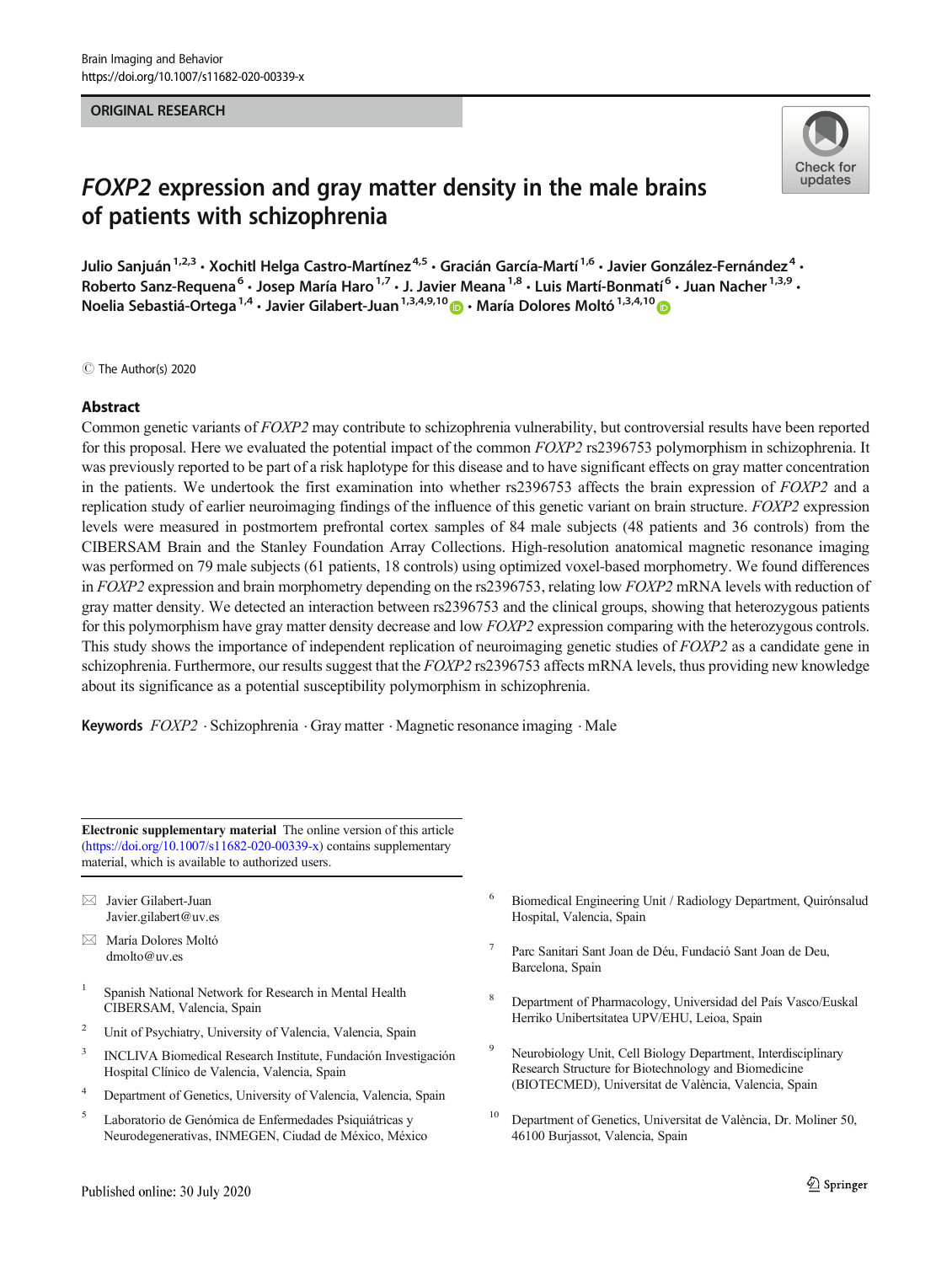## Introduction

The forkhead box P2 (FOXP2) gene was identified as the first gene involved in the development of speech and language (Lai et al. [2001\)](#page-7-0). Rare FOXP2 disruptions were reported as the causative mutations of severe language conditions (reviewed in Graham &Fisher [2015\)](#page-7-0). Magnetic resonance imaging (MRI) studies in subjects carrying FOXP2 mutations showed structural and functional abnormalities in language-related brain areas (Liégeois et al. [2016](#page-7-0); Watkins et al. [2002](#page-8-0)). Agreeing, the FOXP2 expression pattern is particularly relevant in the cortex, basal ganglia and other brain areas related to this human trait (Lai et al. [2003;](#page-7-0) Reimers-Kipping et al. [2011;](#page-8-0) Takahashi et al. [2008](#page-8-0)).

Language impairment and speech disorganization are core phenomenological characteristics of patients with schizophrenia; deficits in the neural organization of language were proposed to affect these patients (DeLisi [2001](#page-7-0)). This observation has led to the suggestion of *FOXP2* as a potential candidate gene for schizophrenia vulnerability. In addition, common genetic variations in FOXP2 have been proposed to contribute to the etiology of this disease (Sanjuan et al. [2013](#page-8-0)). In a preliminary study, we found that the common FOXP2 rs2396753 single nucleotide polymorphism (SNP) might be involved in language disorder vulnerability, including thought disorders and auditory hallucinations in schizophrenia (Sanjuan et al. [2006\)](#page-8-0). These symptoms are related with structural, functional and connectivity alterations in brain pathways for language processing (Li et al. [2009\)](#page-7-0). Using a larger sample of Spanish descent patients, we identified rs2396753 as part of a risk haplotype in schizophrenia (Tolosa et al. [2010](#page-8-0)). The involvement of FOXP2 in schizophrenia vulnerability was further confirmed in a large sample of the Chinese Han population (Li et al. [2013\)](#page-7-0). Other authors studying a sample of this population suggested that FOXP2 might play a role in enhancing the vulnerability to psychotic symptoms in schizophrenia (Rao et al. [2017\)](#page-8-0). In addition, McCarthy-Jones et al. [\(2014\)](#page-8-0) found an interaction between a FOXP2 SNP and parental child abuse, predicting susceptibility to psychotic auditory hallucinations. Interestingly, Spaniel and col. (2011) identified an association between the FOXP2 rs2396753 and gray matter (GM) concentration changes in schizophrenia patients. Recently, a common FOXP2 SNP was nominally associated with phonemic verbal fluency in the Western Australian Family Study of Schizophrenia (McCarthy et al. [2019](#page-8-0)).

Genetic variation in FOXP2 has also been associated with speech and reading related phenotypes in healthy individuals. It includes differences in activation of the left frontal cortex during a reading task (Pinel et al. [2012](#page-8-0)), lateralization of speech perception (Ocklenburg et al. [2013\)](#page-8-0), differences in inner speech and speech fluency (Crespi et al. [2017](#page-7-0)), semantic fluency (Mozzi et al. [2017](#page-8-0)) and auditory-motor integration for vocal pitch regulation (Zhang et al. [2018\)](#page-8-0). Collectively, all

these findings suggest that common polymorphisms of FOXP2 may be involved in language related phenotypes in the general population and thereby may contribute to psychopathology and language impairment in neuropsychiatric disorders as schizophrenia. Nonetheless, controversial results were reported about associations between common variation of FOXP2 and language in both clinical (McCarthy et al. [2019;](#page-8-0) Yin et al. [2018](#page-8-0)) and healthy subjects (Mueller et al. [2016\)](#page-8-0). In addition, the possible influence of these variants in brain structures in the general population has also been questioned (Hoogman et al. [2014](#page-7-0)).

Here, we evaluated whether common polymorphisms of FOXP2 influence brain structure in schizophrenia. We undertook the first examination into whether rs2396753 affects the brain expression of FOXP2. Second, we performed a replication study of earlier MRI findings of the influence of this SNP on brain structure (Spaniel et al. [2011](#page-8-0)), using a larger and more homogenous sample. As far as we know, this is the first study that combined structural MRI and brain gene expression analysis to search for the role of FOXP2 in the schizophrenia vulnerability.

# Methods

#### Experimental design

We executed a double approach for examining the relevance of the common FOXP2 rs2396753 in schizophrenia: FOXP2 expression was measured in postmortem human brain tissues from the prefrontal cortex (PFC); MRI was performed on 79 unrelated subjects recruited as part of a larger research program on schizophrenia. Statistical power of this study is indicated in supplementary material.

#### Brain tissue samples

PFC samples of schizophrenia patients  $(n = 25)$  and control subjects with no history of psychosis  $(n = 11)$  were obtained from the Brain Collections of the Spanish National Network for Research in Mental Health CIBERSAM. RNA samples from the PFC of schizophrenia patients  $(n = 23)$  and matched unaffected controls  $(n = 25)$  were obtained from the Array Collection of the Stanley Medical Research Institute. All donor patients met DSM-IV criteria for schizophrenia. Detailed description of these samples is shown in Table [1](#page-2-0) and the supplementary material.

### Subjects

The patient group included 61 subjects with DSM-IV diagnosis for schizophrenia. All patients were assessed with the Positive and Negative Syndrome Scale (PANSS) (Kay et al.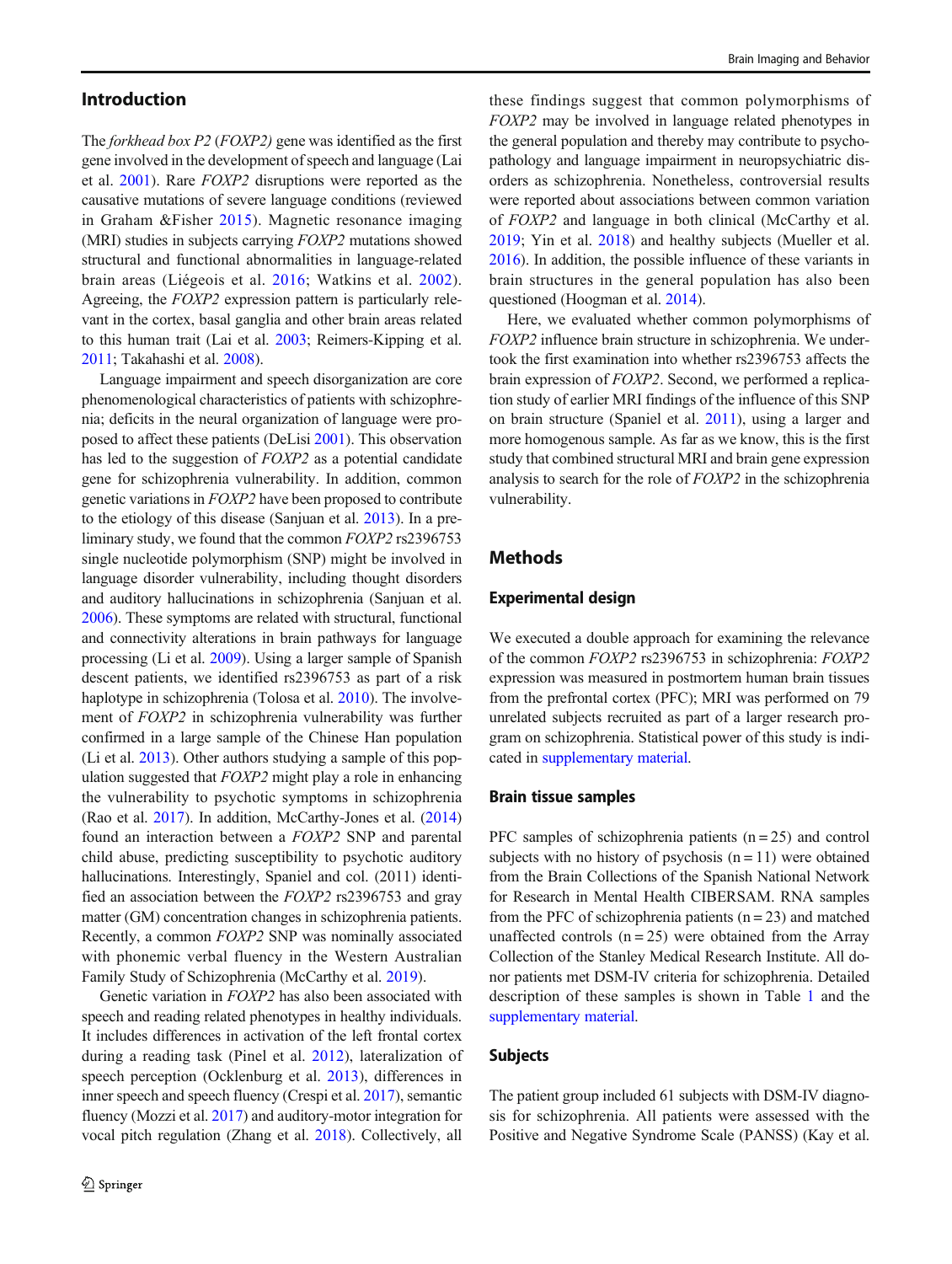| <b>CIBERSAM</b> tissues        | Patients                                                                 | Controls                                              | $\boldsymbol{p}$ |
|--------------------------------|--------------------------------------------------------------------------|-------------------------------------------------------|------------------|
| Gender, n                      | males, 25                                                                | males, 11                                             | N/A              |
| Age of death, years. Mean (SD) | 63.84 (16.17)                                                            | 71.73 (10.92)                                         | 0.15             |
| PMI, hours. Mean (SD)          | 8.00 (10.08)                                                             | 8.82 (4.94)                                           | 0.80             |
| Brain pH. Mean (SD)            | 7.12(0.15)                                                               | 7.00(0.20)                                            | 0.05             |
| Cause of death                 | 6 Respiratory disease, 12 other medical<br>conditions, 7 suicide         | 2 Cardiac, 4 Pneumonia, 5 other<br>medical conditions | N/A              |
| <b>STANLEY RNA</b>             | <b>Patients</b>                                                          | <b>Controls</b>                                       | $\boldsymbol{p}$ |
| Gender, n                      | males, 23                                                                | males, 25                                             | N/A              |
| Age of death, years. Mean (SD) | 41.35(8.53)                                                              | 45.08 (7.82)                                          | 0.12             |
| PMI, hours. Mean (SD)          | 30.13 (16.09)                                                            | 27.88 (12.33)                                         | 0.59             |
| Brain pH. Mean (SD)            | 6.42(0.26)                                                               | 6.66(0.24)                                            | $0.0017*$        |
| Cause of death                 | 11 cardiac disease, 7 other medical<br>conditions, 1 accident, 4 suicide | 23 cardiac, 2 other medical conditions                | N/A              |

<span id="page-2-0"></span>Table 1 Demographic and tissue parameters of the postmortem brain samples

Mean  $\pm$  standard deviation (SD) are shown for each variable; PMI, postmortem interval; N/A, not applicable; p value obtained when comparing patients and controls using the unpaired  $t$  test; \*  $p < 0.05$ 

[1987;](#page-7-0) Peralta and Cuesta [1994](#page-8-0)) by a trained evaluator, who was blind to the genotyping and MRI results. Eighteen healthy control subjects were also studied. Both groups (Table 2) were matched by sex (all males), ethnic group (all Caucasian) and laterality (all right-handed). Detailed description of the inclusion criteria for the MRI study is shown in the supplementary material.

Puregene kit (Gentra Systems, Qiagen). The Array Collection gDNA was donated by the Stanley Medical Research Institute. Genotyping of FOXP2 rs2396753 was performed at the Spanish Genotyping Center of Santiago de Compostela using the iPLEX Gold technology from Sequenom. For the CIBERSAM samples, genotyping was carried out as previously indicated (Tolosa et al. [2010\)](#page-8-0).

## Genotyping

Genomic DNA (gDNA) was extracted from peripheral blood leukocytes and from CIBERSAM PFC samples using the

# Reverse transcription quantitative PCR (RT-qPCR)

Total RNA from the CIBERSAM samples was extracted using the miRNeasy Mini Kit (Qiagen) according to the

Table 2 Demographic and clinical data for subjects who underwent the morphometric MRI examination accounting for FOXP2 rs2396753 genotypes (AA, AC and CC)

|                           | Patients $(n = 61)$ |                  |                 |                 |                          | Controls $(n = 18)$<br>AA: 3; AC: 13; CC: 2 |                           |
|---------------------------|---------------------|------------------|-----------------|-----------------|--------------------------|---------------------------------------------|---------------------------|
|                           | AA                  | AC               | CC              | Total           | $(F, p)$ <sup>a</sup>    | Total                                       | $(F, p)$ <sup>b</sup>     |
| $N$ (%) all males         | $20(32.8\%)$        | $27(44.3\%)$     | $14(23.0\%)$    | 61 $(100\%)$    | N/A                      | $18(100\%)$                                 | N/A                       |
| Age, years. Mean (SD)     | 29.52 (9.20)        | 32.88 (10.97)    | 33.25 (9.50)    | 31.87 (10.06)   | $F = 0.80$<br>$p = 0.45$ | 38.24 (7.89)                                | $F = 6.09$<br>$p = 0.01*$ |
| TIV, $cm3$ . Mean (SD)    | 1082.38 (86.54)     | 1096.83 (102.63) | 1095.35 (99.06) | 1091.75 (95.43) | $F = 0.14$<br>$p = 0.87$ | 1139.88 (82.55)                             | $F = 3.74$<br>$p = 0.06$  |
| PANSS Total. Mean (SD)    | 61.88 (22.94)       | 68.86 (10.67)    | 58.92 (21.25)   | 64.24 (18.15)   | $F = 1.37$<br>$p = 0.26$ | N/A                                         | N/A                       |
| PANSS Positive. Mean (SD) | 15.44 (6.03)        | 16.64(5.21)      | 14.75(6.27)     | 15.80 (5.68)    | $F = 0.46$<br>$p = 0.63$ | N/A                                         | N/A                       |
| PANSS Negative. Mean (SD) | 15.19(6.95)         | 18.64 (5.63)     | 14.33(6.30)     | 16.50(6.41)     | $F = 2.37$<br>$p = 0.11$ | N/A                                         | N/A                       |
| PANSS General. Mean (SD)  | 31.88 (11.31)       | 33.59 (5.56)     | 29.83 (9.92)    | 31.98 (8.77)    | $F = 0.76$<br>$p = 0.47$ | N/A                                         | N/A                       |

Mean  $\pm$  standard deviation (SD) are shown for each variable; TIV (Total Intracranial Volume); PANSS (Positive and Negative Syndrome Scale); N/A (not applicable); <sup>a</sup> statistics (F and p values) comparing AA, AC and CC genotypes in schizophrenia patients using one-way ANOVA test; <sup>b</sup> statistics (F and p values) comparing the clinical groups (patients with schizophrenia and healthy control subjects) using one-way ANOVA test.  $* p < 0.05$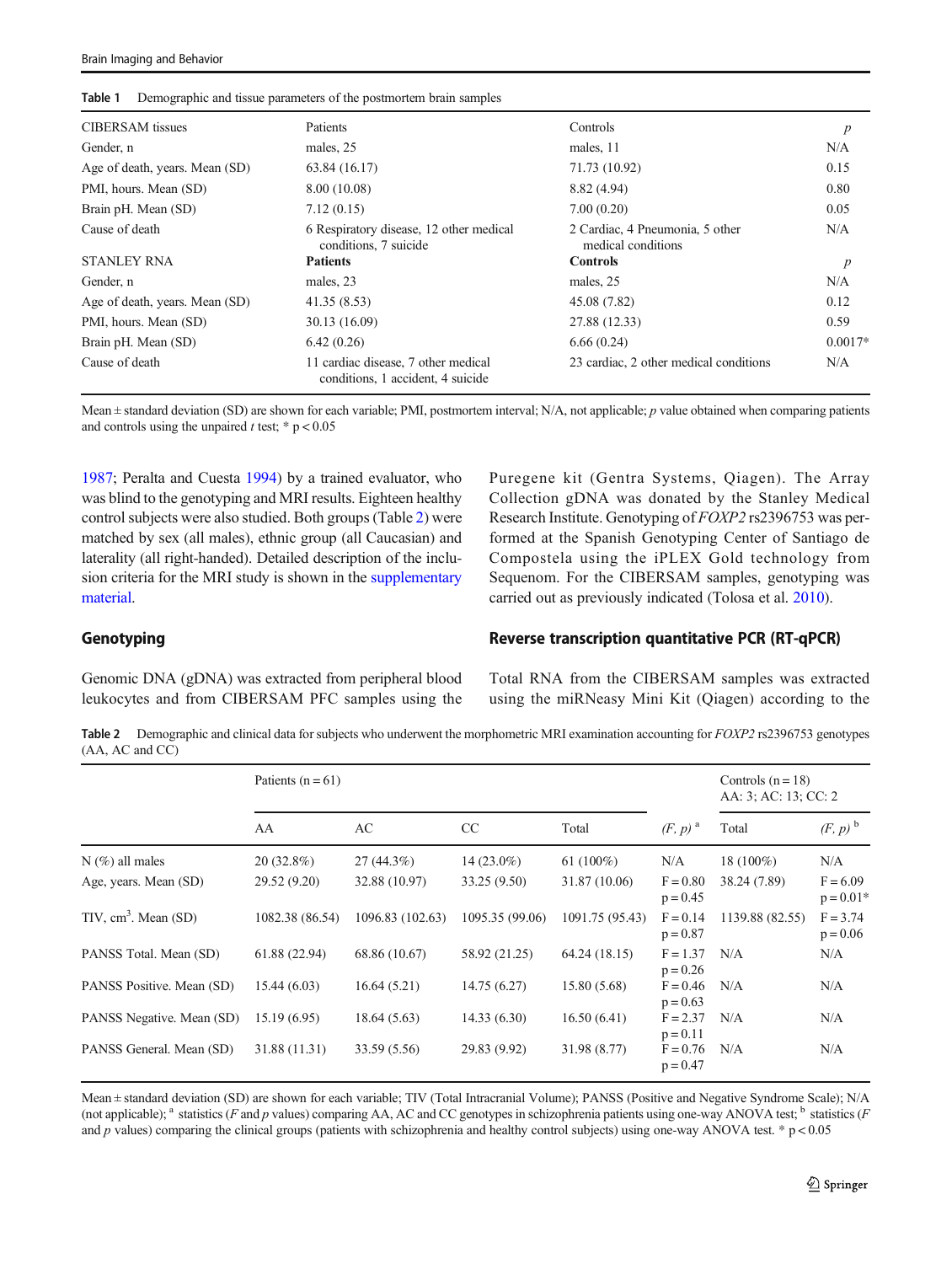manufacturer's procedure. RNA from the CIBERSAM and Stanley samples was converted into cDNA as previously described (Gilabert-Juan et al. [2015\)](#page-7-0). Amplification was performed using the Step One Plus Real-Time PCR System on an Applied Biosystems 7700 (Applied Biosystems) and SYBR Green PCR master mix (Applied Biosystems). RTqPCR analyses are further described in the supplementary material.

#### Quantitative neuroimaging

#### Magnetic resonance acquisition

All subjects underwent an MRI examination on a 3T magnet (Philips Achieva, Best, The Netherlands). The acquisition protocol included a 3-dimensional spoiled gradient-echo pulse sequence (TE = 7.38 ms; TR = 13.18 ms; FA =  $8^\circ$ , NEX = 1, 160 slices, thickness = 1 mm, matrix =  $256 \times 256$ , FOV = 240 mm, voxel size =  $0.90 \times 0.90 \times 1$  mm).

#### Data processing

Statistical parametric mapping 8 (SPM8) software (SPM, Wellcome Institute, London, United Kingdom) and MATLAB R2015a (The MathWorks, Natick, MA, USA) were used to process the data. The raw images were evaluated quantitatively to detect outliers, which were considered as the images with a high degree of variability (above 3\*standard deviations) from the mean. No images were identified as outliers.

The voxel-based morphometry (VBM8) and the Diffeomorphic Anatomical Registration Through Exponentiated Lie Algebra (DARTEL) method (Ashburner [2007\)](#page-7-0) was used to normalize and to segment the original images. The GM and white matter (WM) maps obtained after segmentation were again registered to construct a more accurate diffeomorphic template. The original raw images were then warped to the DARTEL template using flow fields and spatial deformations. To preserve the total amount of tissue in the normalized images, a Jacobian transformation was applied. Finally, the warped and modulated GM images were smoothed by a 10 mm full width at half maximum Gaussian smoothing filter. This value was chosen considering the relatively small number of subjects in each genotype group, which requires a bigger smoothing kernel to improve signal-to-noise ratio (Shen and Sterr [2013\)](#page-8-0). Detailed description of quantitative neuroimaging analysis is further indicated in supplementary material.

### Statistical analysis

Tissue features, demographic and clinical data of subjects and FOXP2 expression were compared using ANOVA and t-test.

Bonferroni test (Rice [1989\)](#page-8-0) was applied for multiplecomparison correction. In all cases, values of  $p < 0.05$  were considered statistically significant. Error bars represent standard deviation (SD).

In neuroimaging, three different statistical models were created and estimated according to the general linear model (Friston et al. [1994\)](#page-7-0). The GM probability maps and the two nuisance variables, age and total intracranial volume (TIV), were included in these models. First, a two-sample t-test model was constructed to test for GM differences between patients and controls. These maps were then binarized (assigning 1 to those voxels with  $T$  values greater than  $0$  and  $0$  to the rest) and used as a restriction-mask in the later analyses. Second, an ANCOVA model was designed including only the rs2396753 genotype. This model was used to detect subtle anatomical GM differences related to the genotype considering all subjects. Third, a full-factorial ANCOVA model was tested to assess the GM differences between the subjects by accounting for two main factors: clinical group (patients versus controls) and rs2396753 genotype. An extent threshold filter was applied to consider only those clusters with the minimum number of contiguous voxels (k) as the expected number of voxels per cluster provided by SPM8. The statistical threshold was fixed at  $p < 0.05$  with a family-wise error (FWE) rate correction for multiple comparisons at the cluster level.

## **Results**

#### FOXP2 expression in postmortem brain tissues

Table [3](#page-4-0) shows the demographic and tissue-related variables of the brain samples grouped regarding the rs2396753 genotypes. These traits showed nonsignificant differences among the three genotypes in either the patients or controls. Nonsignificant differences were observed when comparing patients versus controls, except for the suicide events.

FOXP2 expression was reduced in the PFC of the schizophrenia patients  $(p = 0.0121$  $(p = 0.0121$  $(p = 0.0121$ ; Fig. 1A). In the whole sample, subjects carrying the AA genotype of rs2396753 showed higher *FOXP2* expression than those with the AC and CC genotypes (Fig. [1](#page-4-0)B;  $p = 0.0451$  and  $p = 0.0281$  after the Bonferroni correction, respectively). The AC genotype exhibited an intermediate expression between both homozygotes, although the differences were not significant in comparison to the expression of the CC genotype (Fig. [1](#page-4-0)B). Overall, these results indicated a lower expression of the C allele in respect to the A allele of this SNP. When comparing the FOXP2 expression in each clinical group, we also observed the differential expression of both alleles (Fig. [1C](#page-4-0)). Interestingly, heterozygous samples showed different FOXP2 expression levels in the patients compared to the controls, although this change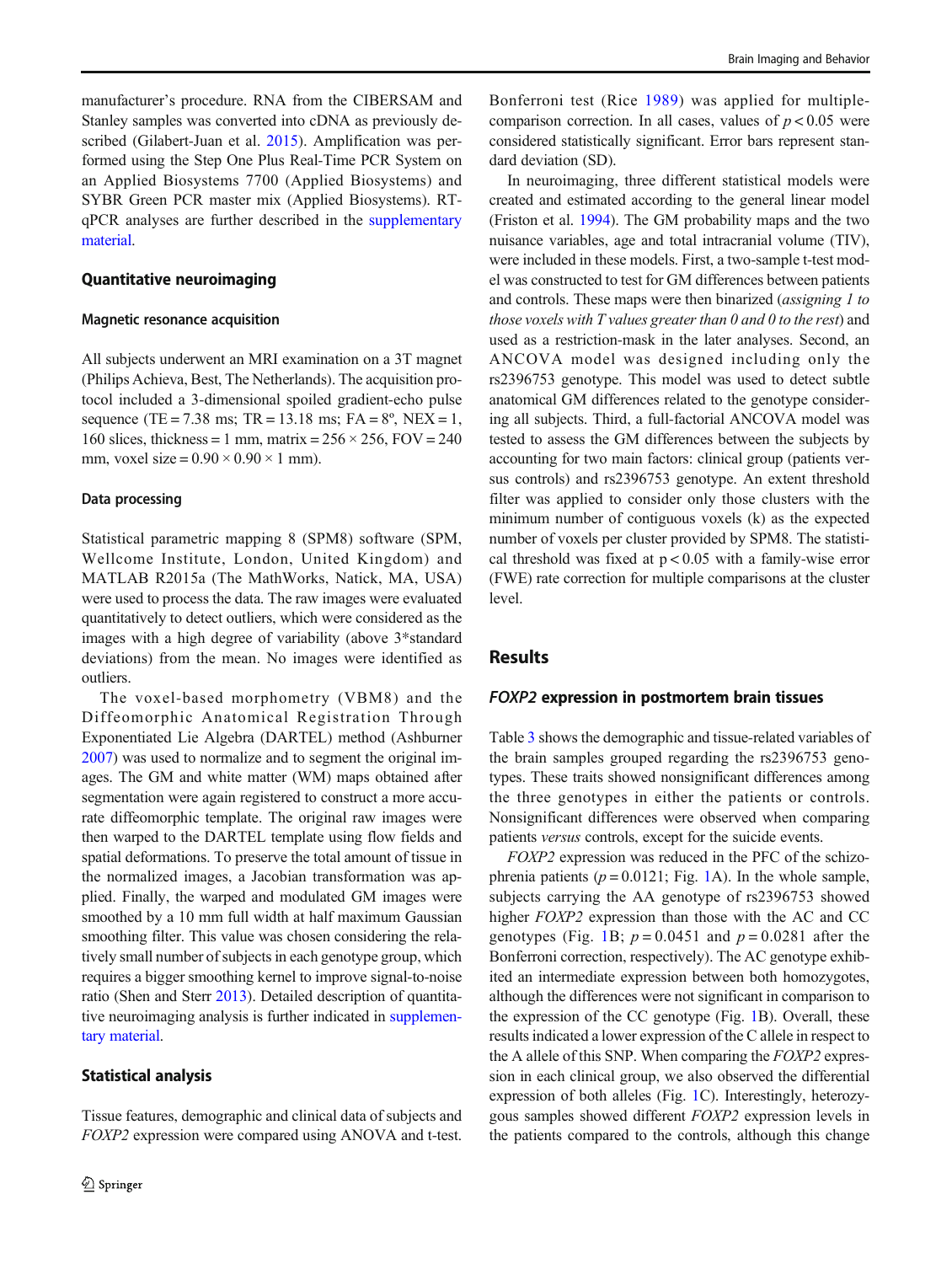<span id="page-4-0"></span>

|                         | Patients $(n = 48)$ |                             |               |               |                                 | Controls $(n = 36)$    |               |               |               |                                 |                |
|-------------------------|---------------------|-----------------------------|---------------|---------------|---------------------------------|------------------------|---------------|---------------|---------------|---------------------------------|----------------|
| AA                      |                     | Q                           |               | Total         | $(F, p)^{a}$                    | $\mathsf{A}\mathsf{A}$ | Q             | g             | Total         | $(F, p)$ <sup>b</sup>           | $p^{\text{c}}$ |
| $N$ (%) all males       | 13(27.1%)           | 27(56.2%)                   | 8(16.7%)      | 48(100%)      | $\stackrel{\triangle}{\approx}$ | 18(50.0%)              | 15(41.7%)     | 3(8.3%)       | 36(100%)      | $\frac{\mathbf{A}}{\mathbf{A}}$ | $0.0866^{d}$   |
| Age, years. Mean (SD)   | 47.38 (14.71)       | 55.56 (18.93)               | 53.88 (14.27) | 53.06 (17.22) | $F = 1.00$                      | 53.72 (16.42)          | 50.53 (13.95) | 63.67 (12.90) | 53.22 (15.20) | $F = 0.95$                      | 0.96           |
| PMI, hours. Mean (SD)   |                     | 23.77 (15.54) 16.30 (17.91) | 8.00 (18.00)  | 18.60 (17.26) | $F = 0.82$<br>$p = 0.38$        | 21.78 (13.90)          | 22.80 (12.70) | 20.00 (23.52) | 22.06 (13.80) | $F = 0.06$<br>$p = 0.40$        | 0.33           |
| Brain pH. Mean (SD)     | 6.71(0.34)          | 6.81(0.41)                  | 5.84 (0.52)   | 6.79(0.41)    | $F = 0.34$<br>$p = 0.45$        | 6.74(0.30)             | 6.81 (0.25)   | 6.73(0.31)    | 6.77(0.28)    | $F = 0.27$<br>$p = 0.95$        | 0.83           |
| Number of suicide cases |                     |                             |               |               | $p = 0.71$                      |                        |               |               |               | $p = 0.76$                      |                |



Fig. 1 FOXP2 expression in the prefrontal cortex of male donor subjects with schizophrenia versus controls (A); accounting for the FOXP2 rs2396753 polymorphism in the total samples (B); taking into consideration the interaction between this polymorphism and the clinical groups (C). FOXP2 expression is indicated as fold changes relative to the control group (A), AA genotype (B) and AA genotype of the control group (C) considering its expression as 1 in each case. Asterisk indicates the degree of significance (\*  $p < 0.05$ ) using an unpaired  $t$  test (A) and one-way ANOVA with Bonferroni multiple comparison tests (B and C). Error bars represent standard deviation

was nonsignificant. Significance was maintained between the controls with the AA genotype and the patients with the AC genotype after the Bonferroni correction ( $p = 0.0288$ ; Fig. 1C).

# Magnetic resonance imaging in patients with schizophrenia and control subjects

No differences were found between patients and controls for the TIV (Table [2](#page-2-0)). However, there was a significant difference in age between the two clinical groups ( $p = 0.01$ ); thus, age was included as a covariate in subsequent statistical analysis. In the patient group, no differences were detected for age, TIV or PANSS scores regarding the rs2396753 (Table [2](#page-2-0)).

We found a significant GM density reduction  $(p < 0.05$ FWE,  $k = 65$ ) in patients with schizophrenia versus controls after correcting for the effects of age ( $F = 6.09$ ;  $p = 0.02$ ) and TIV ( $F = 3.74$ ;  $p = 0.06$ ). This reduction was mainly located in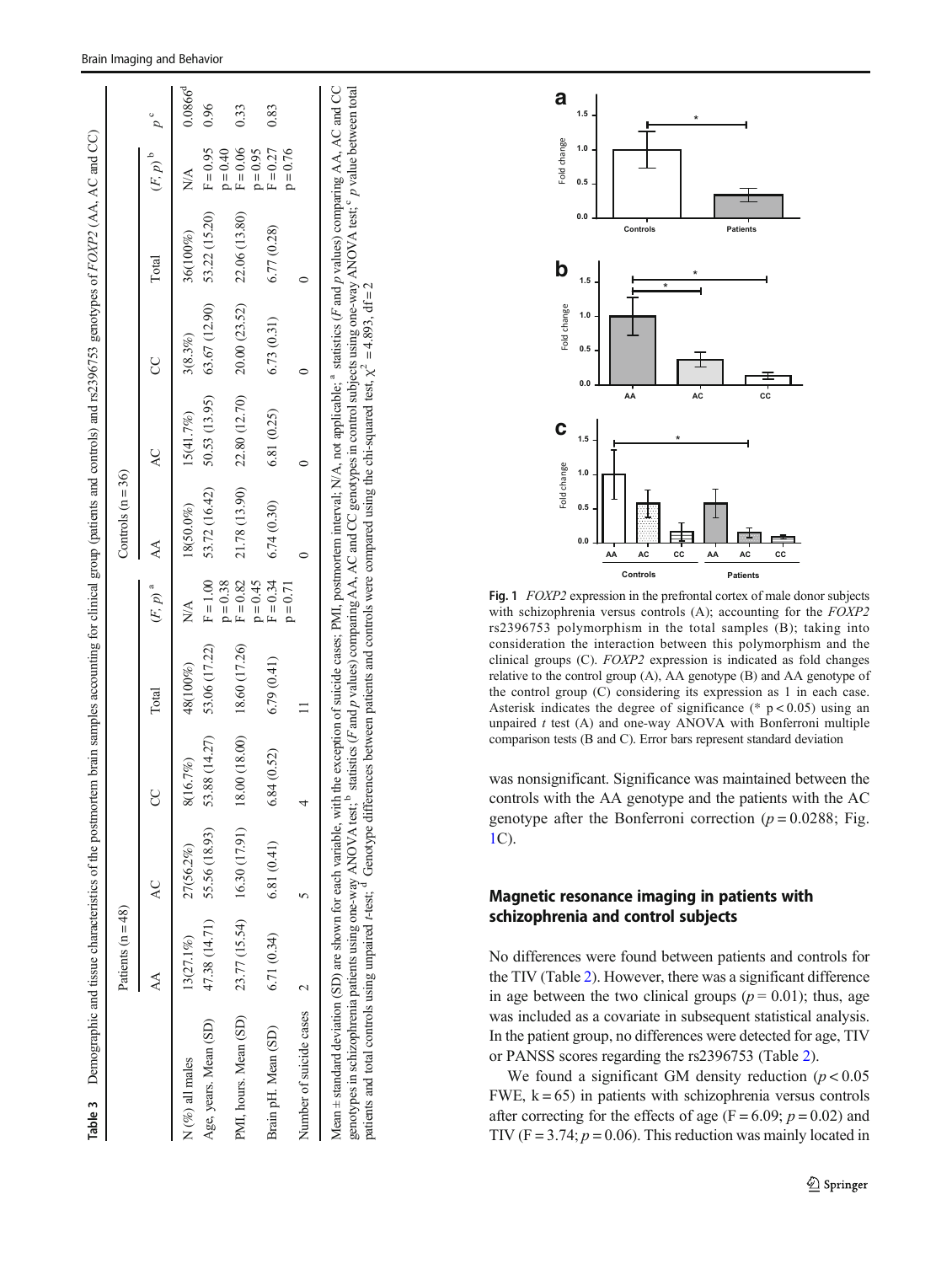insular, temporal, frontal and cingulate areas (Fig. 2A; Supplementary Table 1). Nonsignificant increases in GM were found in patients compared to controls.

In the whole sample, subjects with the CC genotype showed a significant decrease in the GM density in respect to the AA and the AC genotypes in the left precentral gyrus. There were no differences in age (F = 0.82;  $p = 0.44$ ) or TIV  $(F = 0.65; p = 0.53)$  between genotype groups (Fig. 2B; Supplementary Table 2). These results indicated that the C allele is associated with lower GM density in this brain area in males. This finding is consistent with the intermediate values of this trait showed by subjects carrying the AC genotype (Fig. 2B).

Next, GM differences were analyzed taken into account the interaction of the FOXP2 rs2396753 and the clinical group. Only the comparisons with more than five subjects in each genotype group were considered to have reliable results. Due



Fig. 2 Brain imaging data of the male subjects who underwent the MRI examination. Areas with GM density reductions in patients with schizophrenia compared with control subjects,  $p < 0.05$  FWE,  $k = 65$ (A); Distribution of the adjusted GM density values in the left precentral gyrus (-36, 3, 41) concerning the rs2396753 genotypes of FOXP2 in the overall sample (patients and controls).These values are shown as arbitrary units (a.u.). Error bars represent standard deviation (B); Areas with GM density reduction in AC heterozygote patients compared with AC heterozygote controls in terms of the rs2396753, p  $< 0.05$ , corrected at voxel level,  $k = 25$  (C)

to the reduction of samples per group (AC patients vs. AC controls), and for exploratory purposes, we applied the FWE correction for multiple comparisons only at voxel level (not at cluster level) in this comparison. We found a significant  $(p < 0.05$ , corrected at voxel level,  $k = 25$ ) GM density reduction in the AC patients when compared with AC controls. Neither age (F = 1.54;  $p = 0.22$ ) nor TIV (F = 2.48;  $p = 0.12$ ) showed significant differences between groups. The affected areas were mainly the frontal, temporal and parietal regions (Fig. 2C; Supplementary Table 3).

# **Discussion**

In this study, we found a clear concordance between FOXP2 expression and GM density in the brain regarding rs2396753. Our results suggest that low FOXP2 expression is linked to GM density reduction in frontal brain regions in males and that variations in FOXP2 expression in such regions may provoke changes in GM density.

Several studies have related the FOXP2 rs2396753 with schizophrenia. We previously observed a higher frequency of the C allele in patients than in controls; this allele was found to be part of a risk haplotype (Sanjuan et al. [2006](#page-8-0)). We later replicated this finding using a larger sample of Spanish de-scend subjects (Tolosa et al. [2010](#page-8-0)). In addition, the rs2396753 C allele was correlated with reductions in GM density in several brain regions of schizophrenia patients, including the dorsolateral prefrontal cortex (Spaniel et al. [2011](#page-8-0)). The GM deficits were more extensive in the AC schizophrenia patients, affecting the PFC, the anterior and median cingulate and the paracingulate gyri, which suggested that reduction in the GM concentration in schizophrenia may be driven by the C allele. Our results replicated these findings and further showed differences in FOXP2 expression depending on rs2396753, linking for the first time low FOXP2 expression to GM density reductions.

Interestingly, the FOXP2 rs2396753 polymorphism was also linked to brain activity in language-related areas in healthy adults. It was associated with performance of the auditory dichotic listening task in a sample of Caucasian de-scents (Ocklenburg et al. [2013](#page-8-0)). This result suggested that common variations in FOXP2 might explain interindividual variability in language lateralization, a feature that is reduced in schizophrenia (Bleich-Cohen et al. [2012](#page-7-0); Chou et al. [2017;](#page-7-0) Ocklenburg et al. [2015](#page-8-0)). Interindividual variability in the activation of the left frontal cortex in healthy subjects was also correlated with two FOXP2 SNPs in high linkage disequilibrium with rs2396753 (Pinel et al. [2012](#page-8-0)), suggesting that there may be a continuum between normal and pathological conditions in which FOXP2 might be involved. Nevertheless, the effect of common genetic variants of FOXP2 on the variability in brain morphometry is a matter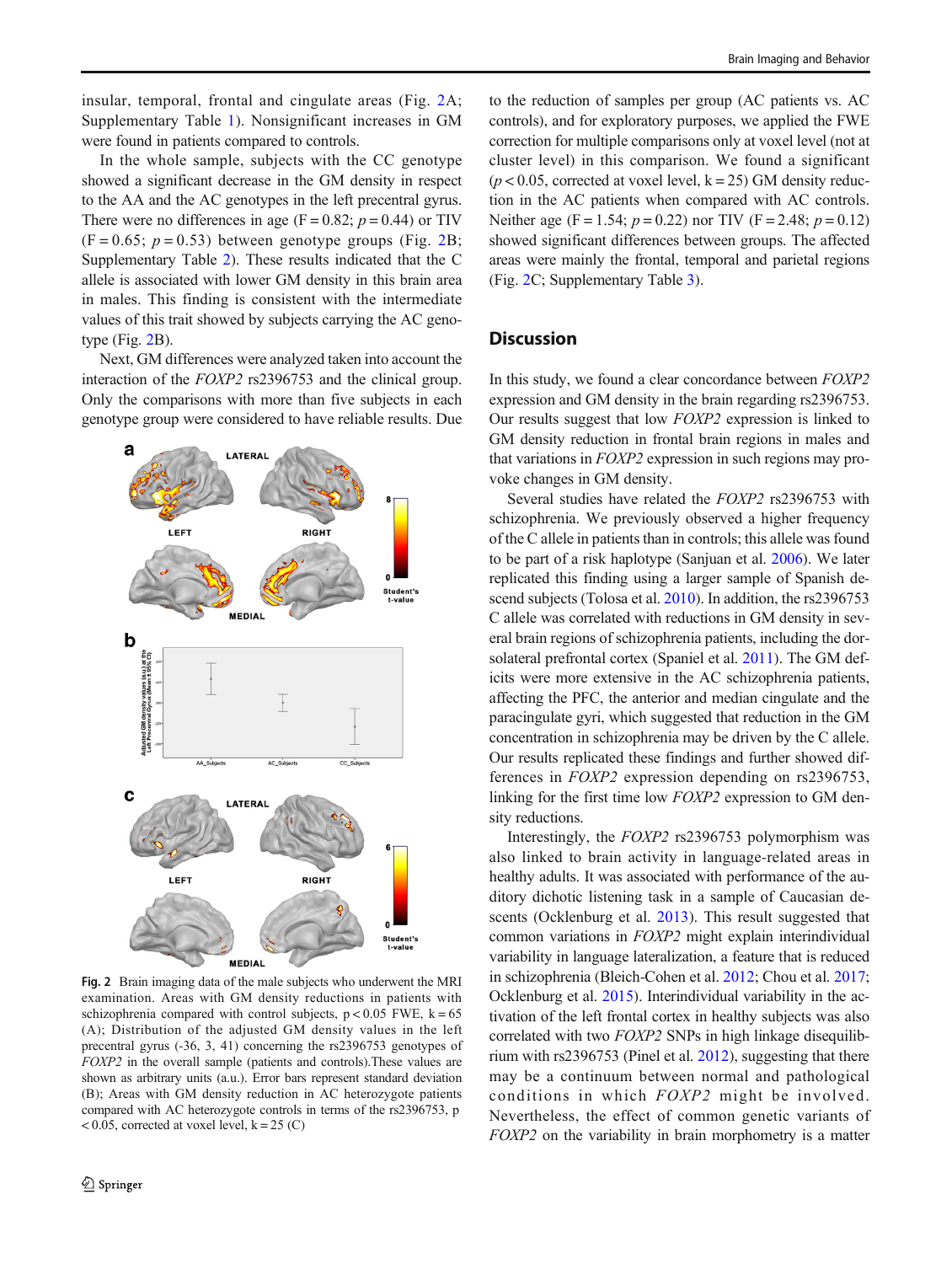of debate. Hoogman et al. ([2014\)](#page-7-0) did not find association between common variants in FOXP2 and brain structure variability in a large sample of the general population. It is likely that common variations in this gene could contribute differentially to variability in neuroanatomy depending on sex and clinical condition. In this vein, Foxp2 expression was shown to have a sex-specific spatial and temporal pattern in the developing mammalian brain, which is influenced by androgens (Bowers et al. [2014](#page-7-0); Fröhlich et al. [2017](#page-7-0)). Sex differences in FOXP2 expression were also reported in human cortex samples from non-diseased donors (Bowers et al. [2013\)](#page-7-0). Thus, sex should be taken into account when analyzing the effects of FOXP2 polymorphisms.

The rs2396753 is an intronic SNP located between exons 2b and 3 of FOXP2. Therefore, it might control the FOXP2 expression level in specific cells or tissues. Our results suggest that rs2396753, or a causal variant in linkage disequilibrium, participates in FOXP2 regulation, because the FOXP2 mRNA levels are higher in the AA than the CC genotypes (Fig. [1B](#page-4-0)). Importantly, the A allele shows putative binding sites for transcription factors belonging to the V\$ETSF, V\$GABF and V\$ZF35 families, while they are absent in the C allele. However, this allele has a putative binding site for V\$STAF transcription factors (SNPinspector 2.4 from Genomatix Software Suite v3.9; Supplementary Table 4). The V\$ETSF family contains members that are positive regulators of transcription (Oikawa and Yamada [2003\)](#page-8-0), meanwhile members of the V\$STAF family function as transcriptional repressors (Zheng and Yang [2004\)](#page-8-0). Accordingly, we can consider that transcription factors from these families might contribute to the different expression levels of the A and C alleles. Detailed molecular analyses are needed to uncover the regulatory process implicated in the expression differences of both alleles.

We found an interesting result concerning the AC genotype of the FOXP2 rs2396753. Epigenetic factors, including medication, might contribute to the different expression level of FOXP2 between patients and controls carrying this genotype. Differences of this type were also described for the T102C polymorphism of the HTR2A gene (Abdolmaleky et al. [2011\)](#page-7-0). In this case, the C allele showed higher expression than that of the T allele, being more evident in controls than in patients with schizophrenia and bipolar disease. The authors found that the HTR2A expression level was inversely correlated with the degree of DNA methylation at the HTR2A promoter. Whatever the cause, the lower expression of FOXP2 in heterozygous schizophrenia patients than heterozygous controls could explain the reduced expression of this gene that we found in PFC of schizophrenia patients (Fig. [1](#page-4-0)A).

The underlying molecular mechanism by which FOXP2 may be implicated in the decrease in GM density in schizophrenia patients is unknown and merits further research. Abnormalities in GM volumes in cortical regions in schizophrenia were proposed to be caused by impairments in embryonic neuronal migration (Jamadar et al. [2011](#page-7-0)). Interestingly, several studies described the role of FoxP2 in neuronal recruitment in Area X, which is associated with vocal learning in zebra finches (Haesler et al. [2007;](#page-7-0) Rochefort et al. [2007\)](#page-8-0). FOXP2 encodes a transcription factor that regulates multiple downstream targets implicated in development, patterning and function of the nervous system, including key players of neural migration (French and Fisher [2014;](#page-7-0) Vernes et al. [2007,](#page-8-0) [2011\)](#page-8-0).

Some limitations should be considered in this study. The small number of controls with the AA and CC genotypes in our subject sample that underwent MRI prevented comparison of the effect of these genotypes on GM in schizophrenia patients versus controls. Additionally we assume that there may be a potential bias because age in the tissue sample was greater than in the neuroimaging dataset. Finally, differences in FOXP2 expression may be found in other brain regions where this gene is expressed.

In conclusion, we provide a plausible explanation of the reduction in GM density observed in schizophrenia patients through differential expression of FOXP2. Our results supported the previous view that posited a link between the genetic variation of FOXP2 and brain morphometry in schizophrenia.

Acknowledgements The genomic DNA and RNA samples corresponding to the Array Collection were donated by the Stanley Medical Research Institute Brain Collection courtesy of Drs. Michael B. Knable, E. Fuller Torrey, Maree J. Webster, and Robert H. Yolken. The postmortem human brain tissues were donated by the Brain Collections of the Spanish National Network for Research in Mental Health CIBERSAM. The authors also thank the collaboration of the staff members of the Basque Institute of Legal Medicine, Sant Joan de Déu Foundation and the Psychiatry Unit of Hospital Clínico of Valencia. XHC was supported by a postdoctoral fellowship from CONACYT, México; NSO and JGJ were recipients of research contracts from CIBERSAM, Spain.

Author contributions JS, JGJ and MDM designed this study. All the other authors contributed to the review of the study protocol. JS recruited and evaluated the schizophrenia patients; JS, JGJ, JMH, JJM and JN selected the samples of patients and controls used in this study. XHC, JGF and NSO performed the genetic analysis; GGM, RSR and LMB performed the neuroimaging analysis; JS, MDM and GGM wrote the first draft of the manuscript. All authors interpreted the results, critically reviewed the manuscript and approval the final version to be published.

Funding information Dr. María Dolores Moltó and Dr. Julio Sanjuan is funded by Instituto de Salud Carlos III (PI17/00402) and FEDER funds. Dr. Julio Sanjuan is funded by Instituto de Salud Carlos III (PI01399), Instituto de Salud Carlos III (PI13/00447), and Conselleria d'Educació, Investigació, Cultura i Esport (PROMETEO2016/082). Dr. Juán Nacher is funded by Ministerio de Ciencia, Innovación y Universidades (ES) (RTI2018-098269-B-I00).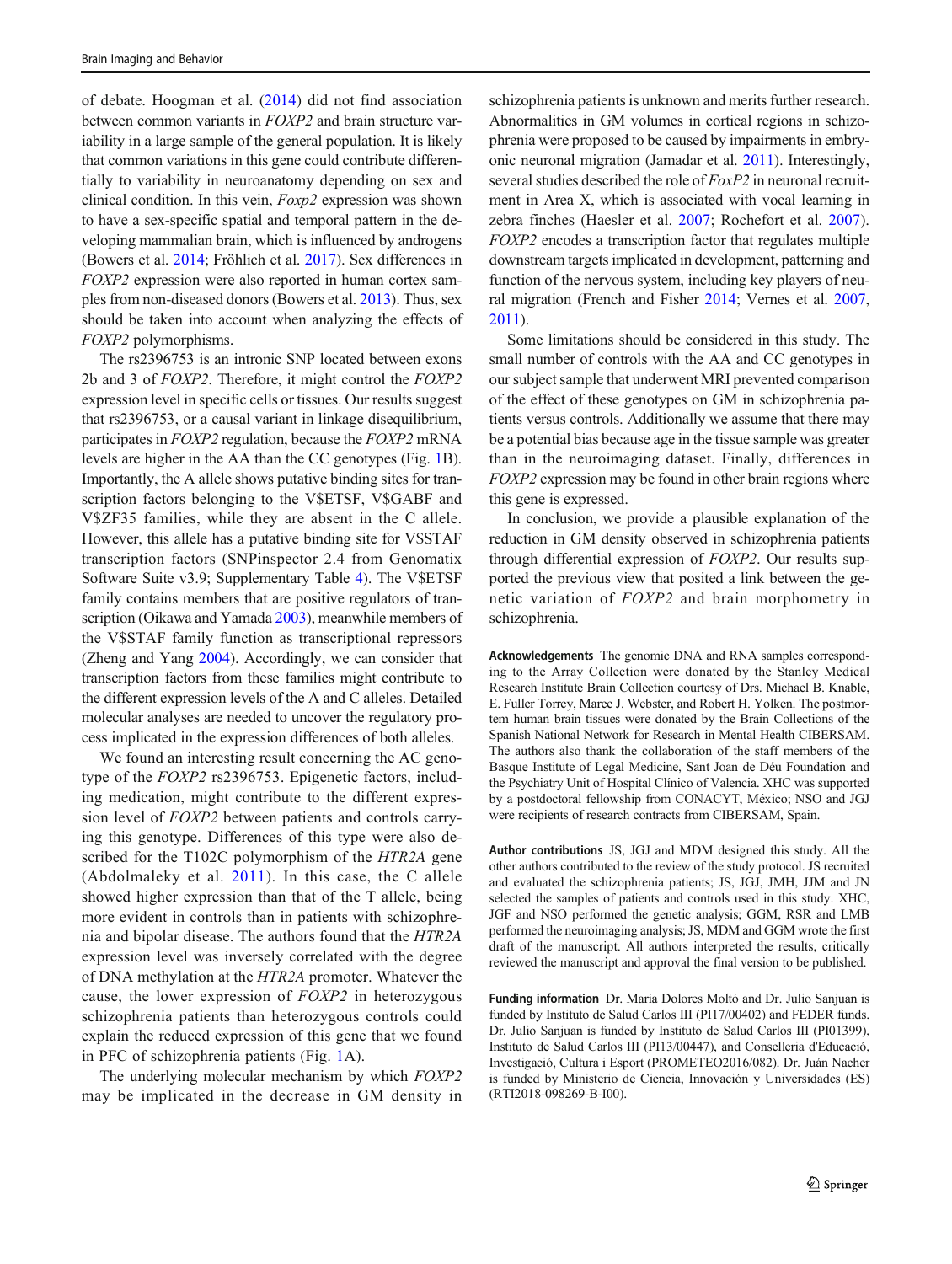#### <span id="page-7-0"></span>Compliance with ethical standards

Ethical approval All procedures performed in studies involving human participants were in accordance with the ethical standards of the local Ethics Committee of Clinic Hospital, Valencia (Spain) and with the 1964 Helsinki Declaration and its later amendments or comparable ethical standards.

Informed consent Informed consent was obtained from all individual participants included in the study.

Conflict of interest The authors declare that they have no conflict of interest.

Open Access This article is licensed under a Creative Commons Attribution 4.0 International License, which permits use, sharing, adaptation, distribution and reproduction in any medium or format, as long as you give appropriate credit to the original author(s) and the source, provide a link to the Creative Commons licence, and indicate if changes were made. The images or other third party material in this article are included in the article's Creative Commons licence, unless indicated otherwise in a credit line to the material. If material is not included in the article's Creative Commons licence and your intended use is not permitted by statutory regulation or exceeds the permitted use, you will need to obtain permission directly from the copyright holder. To view a copy of this licence, visit [http://creativecommons.org/licenses/by/4.0/.](http://creativecommons.org/licenses/by/4.0/)

## References

- Abdolmaleky, H. M., Yaqubi, S., Papageorgis, P., Lambert, A. W., Ozturk, S., Sivaraman, V., & Thiagalingam, S. (2011). Epigenetic dysregulation of HTR2A in the brain of patients with schizophrenia and bipolar disorder. Schizophrenia Research, 129(2–3), 183–190. [https://doi.org/10.1016/j.schres.2011.04.007.](https://doi.org/10.1016/j.schres.2011.04.007)
- Ashburner, J. (2007). A fast diffeomorphic image registration algorithm. NeuroImage, 38(1), 95–113. [https://doi.org/10.1016/j.neuroimage.](https://doi.org/10.1016/j.neuroimage.2007.07.007) [2007.07.007](https://doi.org/10.1016/j.neuroimage.2007.07.007).
- Bleich-Cohen, M., Sharon, H., Weizman, R., Poyurovsky, M., Faragian, S., & Hendler, T. (2012). Diminished language lateralization in schizophrenia corresponds to impaired inter-hemispheric functional connectivity. Schizophrenia Research, 134(2-3), 131-136. [https://](https://doi.org/10.1016/j.schres.2011.10.011) [doi.org/10.1016/j.schres.2011.10.011](https://doi.org/10.1016/j.schres.2011.10.011).
- Bowers, J. M., Perez-Pouchoulen, M., Edwards, N. S., & McCarthy, M. M. (2013). Foxp2 mediates sex differences in ultrasonic vocalization by rat pups and directs order of maternal retrieval. The Journal of Neuroscience, 33(8), 3276–3283. [https://doi.org/10.1523/](https://doi.org/10.1523/JNEUROSCI.0425-12.2013) [JNEUROSCI.0425-12.2013](https://doi.org/10.1523/JNEUROSCI.0425-12.2013).
- Bowers, J. M., Perez-Pouchoulen, M., Roby, C. R., Ryan, T. E., & McCarthy, M. M. (2014). Androgen modulation of Foxp1 and Foxp2 in the developing rat brain: impact on sex specific vocalization. Endocrinology, 155(12), 4881–4894. [https://doi.org/10.1210/](https://doi.org/10.1210/en.2014-1486) [en.2014-1486](https://doi.org/10.1210/en.2014-1486).
- Chou, P. H., Lin, W. H., Li, W. R., Huang, C. M., & Sun, C. W. (2017). Reduced language lateralization in first episode schizophrenia: A near infrared spectroscopy study. Progress in Neuro-Psychopharmacology and Biological Psychiatry, 78, 96–104. <https://doi.org/10.1016/j.pnpbp.2017.05.001>.
- Crespi, B., Read, S., & Hurd, P. (2017). Segregating polymorphisms of FOXP2 are associated with measures of inner speech, speech fluency and strength of handedness in a healthy population. Brain and Language, 173, 33–40. <https://doi.org/10.1016/j.bandl.2017.06.002>
- French, C. A., & Fisher, S. E. (2014).. What can mice tell us about Foxp2 function? Current Opinion in Neurobiology, 28, 72-79. [https://doi.](https://doi.org/10.1016/j.conb.2014.07.003) [org/10.1016/j.conb.2014.07.003.](https://doi.org/10.1016/j.conb.2014.07.003)
- Friston, K. J., Holmes, A. P., Worsley, K. J., Poline, J. P., Frith, C. D., & Frackowiak, R. S. J. (1994). Statistical parametric maps in functional imaging. A general linear approach. Human Brain Mapping, 2(4), 189–210. <https://doi.org/10.1002/hbm.460020402>.
- Fröhlich, H., Rafiullah, R., Schmitt, N., Abele, S., & Rappold, G. A. (2017). Foxp1 expression is essential for sex-specific murine neonatal ultrasonic vocalization. Human Molecular Genetics, 26(8), 1511–1521. <https://doi.org/10.1093/hmg/ddx055>.
- Gilabert-Juan, J., Sáez, A. R., Lopez-Campos, G., Sebastiá-Ortega, N., González-Martínez, R., Costa, J., Haro, J. M., Callado, L. F., Meana, J. J., Nacher, J., Sanjuán, J., & Moltó, M. D. (2015). Semaphorin and plexin gene expression is altered in the prefrontal cortex of schizophrenia patients with and without auditory hallucinations. Psychiatry Research, 229(3), 850–857. [https://doi.org/10.1016/j.](https://doi.org/10.1016/j.psychres.2015.07.074) [psychres.2015.07.074.](https://doi.org/10.1016/j.psychres.2015.07.074)
- Graham, S. A., & Fisher, S. E. (2015). Understanding Language from a Genomic Perspective. Annual Reviews of Genetics, 49, 131–160. [https://doi.org/10.1146/annurev-genet-120213-092236.](https://doi.org/10.1146/annurev-genet-120213-092236)
- Haesler, S., Rochefort, C., Georgi, B., Licznerski, P., Osten, P., & Scharff, C. (2007). Incomplete and inaccurate vocal imitation after knockdown of FoxP2 in songbird basal ganglia nucleus Area X. PLoS Biology, 5(12), e321. [https://doi.org/10.1371/journal.pbio.](https://doi.org/10.1371/journal.pbio.0050321) [0050321](https://doi.org/10.1371/journal.pbio.0050321).
- Hoogman, M., Guadalupe, T., Zwiers, M. P., Klarenbeek, P., Francks, C., & Fisher, S. E. (2014). Assessing the effects of common variation in the FOXP2 gene on human brain structure. Frontiers in Human Neuroscience, 8, 473. [https://doi.org/10.3389/fnhum.2014.00473.](https://doi.org/10.3389/fnhum.2014.00473)
- Jamadar, S., Powers, N. R., Meda, S. A., Gelernter, J., Gruen, J. R., & Pearlson, G. D. (2011). Genetic influences of cortical gray matter in language-related regions in healthy controls and schizophrenia. Schizophrenia Research, 129(2-3), 141-148. [https://doi.org/10.](https://doi.org/10.1016/j.schres.2011.03.027) [1016/j.schres.2011.03.027.](https://doi.org/10.1016/j.schres.2011.03.027)
- Kay, S. R., Fiszbein, A., & Opler, L. A. (1987). The Positive and Negative Syndrome Scale (PANSS) for schizophrenia. Schizophrenia Bulletin, 13, 261–275. [https://doi.org/10.1093/](https://doi.org/10.1093/schbul/13.2.261) [schbul/13.2.261](https://doi.org/10.1093/schbul/13.2.261).
- Lai, C. S., Fisher, S. E., Hurst, J. A., Vargha-Khadem, F., & Monaco, A. P. (2001). A forkhead-domain gene is mutated in a severe speech and language disorder. Nature, 413(6855), 519–523. [https://doi.org/](https://doi.org/10.1038/35097076) [10.1038/35097076](https://doi.org/10.1038/35097076).
- Lai, C. S., Gerrelli, D., Monaco, A. P., Fisher, S. E., & Copp, A. J. (2003). FOXP2 expression during brain development coincides with adult sites of pathology in a severe speech and language disorder. Brain, 126(11), 2455–2462. [https://doi.org/10.1093/brain/awg247.](https://doi.org/10.1093/brain/awg247)
- Li, X., Branch, C. A., & Delisi, L. E. (2009). Language pathway abnormalities in schizophrenia: a review of fMRI and other imaging studies. Current Opinion in Psychiatry, 22, 131–139. [https://doi.org/10.](https://doi.org/10.1097/YCO.0b013e328324bc43) [1097/YCO.0b013e328324bc43](https://doi.org/10.1097/YCO.0b013e328324bc43)
- Li, T., Zeng, Z., Zhao, Q., Wang, T., Huang, K., Li, J., Li, Y., Liu, J., Wei, Z., Wang, Y., Feng, G., He, L., & Shi, Y. (2013). FoxP2 is significantly associated with schizophrenia and major depression in the Chinese Han population. The World Journal of Biological Psychiatry, 14(2), 146–150. [https://doi.org/10.3109/15622975.](https://doi.org/10.3109/15622975.2011.615860) [2011.615860](https://doi.org/10.3109/15622975.2011.615860).
- Liégeois, F. J., Hildebrand, M. S., Bonthrone, A., Turner, S. J., Scheffer, I. E., Bahlo, M., Connelly, A., & Morgan, A. T. (2016). Early neuroimaging markers of FOXP2 intragenic deletion. Scientific Reports, 6, 35192. <https://doi.org/10.1038/srep35192>.